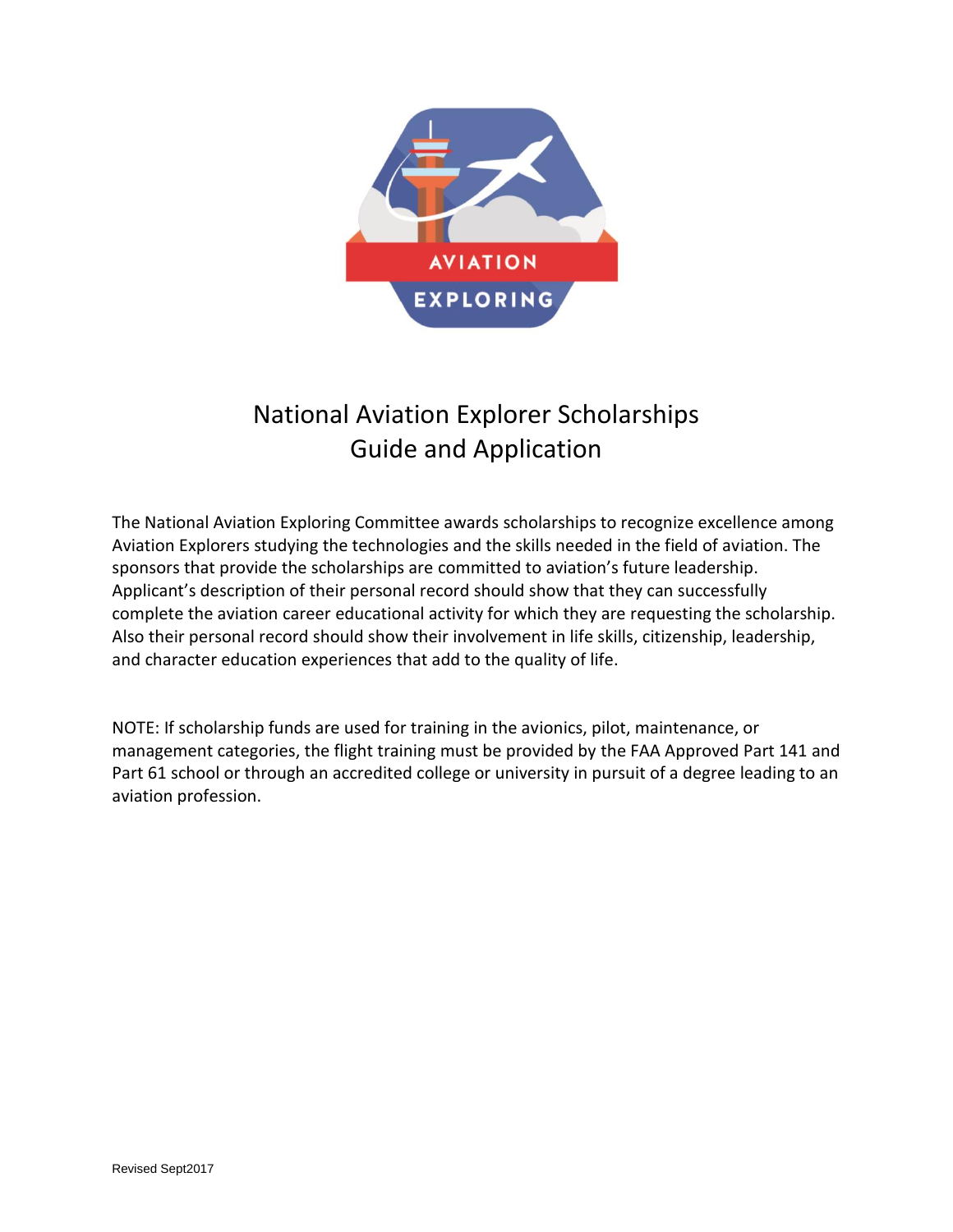#### **Background**

The National Aviation Exploring Committee awards scholarships annually to encourage Aviation Explorers to enter and complete an aviation curriculum. National Aviation Committee Members know that aviation offers a variety of exciting, well-paying careers, and that qualified and motivated Aviation Explorers should be given encouragement and



assistance in choosing a career in aviation. Through the years, the National Aviation Exploring Committee has been a supporter of projects designed to promote aviation to young people. This long standing dedication to the Aviation Exploring community continues with the National Aviation Explorer Scholarship Program.

#### **Applicant Eligibility and Checklist**

- 1. Applicant must be currently registered and active in an Aviation Explorer post.
- 2. Applicant must obtain parent or guardian signature on the application if under 18 years of age.
- 3. Applicant must provide a minimum of one recommendation letter from an aviation post advisor, aviation professional, teacher, employer, community leader, etc. Recommendation letters should not come from family members.
- 4. Attach the following items in an email to [exploring@lflmail.org](mailto:exploring@lflmail.org) by the deadline:
	- a. Completed application
	- b. High resolution self portrait
	- c. Letter(s) of recommendation
	- d. Copy of any FAA written exam results
	- e. FAA medical, if applicable
	- f. Other FAA certificates, if any
	- g. College transcript, if applicable
- **NOTE:** All components must be submitted in the same email. Components submitted in separate emails will not be accepted.

#### **How to Apply**

An Aviation Explorer can apply for any of the National Aviation Explorer scholarships ranging from \$5,000 to \$10,000 by submitting one standard application and other requested documentation by the deadline noted below. Aviation Explorer Scholarship recipients will be selected by members of the National Aviation Exploring Committee and will be notified by email no later than August 1<sup>st</sup> annually. Since applications are not carried over year to year previous applications can be updated and resubmitted to the local council.

#### **Deadlines**

| March 31 | Aviation Explorer submits completed application, 3 letters of recommendation and high-   |
|----------|------------------------------------------------------------------------------------------|
|          | resolution photo to National Exploring Service Center via email, exploring @Iflmail.org. |
|          |                                                                                          |

Aug 1 Applicants will receive notice of award via email.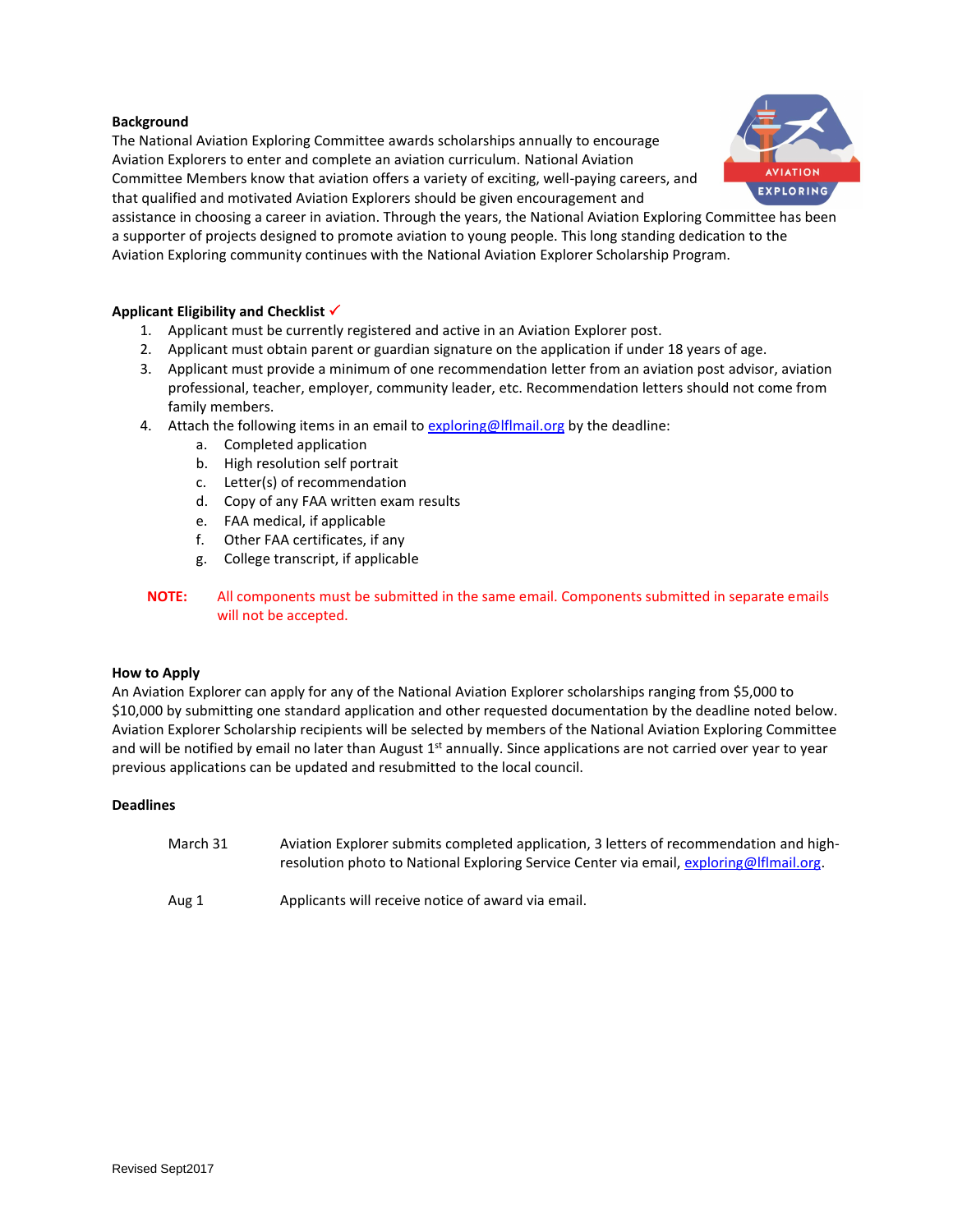## NATIONAL AVIATION EXPLORER SCHOLARSHIP APPLICATION



#### **APPLICANT INFORMATION**

| <b>POST INFORMATION</b>           |                                                                                                                                                                                                                                                                                                                                                                                                                                                         |  |
|-----------------------------------|---------------------------------------------------------------------------------------------------------------------------------------------------------------------------------------------------------------------------------------------------------------------------------------------------------------------------------------------------------------------------------------------------------------------------------------------------------|--|
|                                   |                                                                                                                                                                                                                                                                                                                                                                                                                                                         |  |
|                                   |                                                                                                                                                                                                                                                                                                                                                                                                                                                         |  |
|                                   |                                                                                                                                                                                                                                                                                                                                                                                                                                                         |  |
|                                   |                                                                                                                                                                                                                                                                                                                                                                                                                                                         |  |
| <b>ADVISOR ENDORSEMENT</b>        |                                                                                                                                                                                                                                                                                                                                                                                                                                                         |  |
|                                   |                                                                                                                                                                                                                                                                                                                                                                                                                                                         |  |
|                                   | Advisor Phone <b>Advisor</b> Phone <b>Advisor</b> Phone <b>Advisor</b> Phone <b>Advisor</b> Phone <b>Advisor</b> Phone <b>Advisor</b> Phone <b>Advisor</b> Phone <b>Advisor</b> Phone <b>Advisor</b> Phone <b>Advisor</b> Phone <b>Advisor</b> Phone <b>Advisor</b> Phone <b>Advisor</b> Phone                                                                                                                                                          |  |
|                                   | By signing below I verify that the aforementioned Explorer has been registered in the post for years and<br>_______ months. I also give my personal recommendation for this Explorer to be considered for an Aviation<br>Exploring Scholarship. The contract of the contract of the contract of the contract of the contract of the contract of the contract of the contract of the contract of the contract of the contract of the contract of the con |  |
|                                   |                                                                                                                                                                                                                                                                                                                                                                                                                                                         |  |
| <b>LOCAL COUNCIL VERIFICATION</b> |                                                                                                                                                                                                                                                                                                                                                                                                                                                         |  |
|                                   |                                                                                                                                                                                                                                                                                                                                                                                                                                                         |  |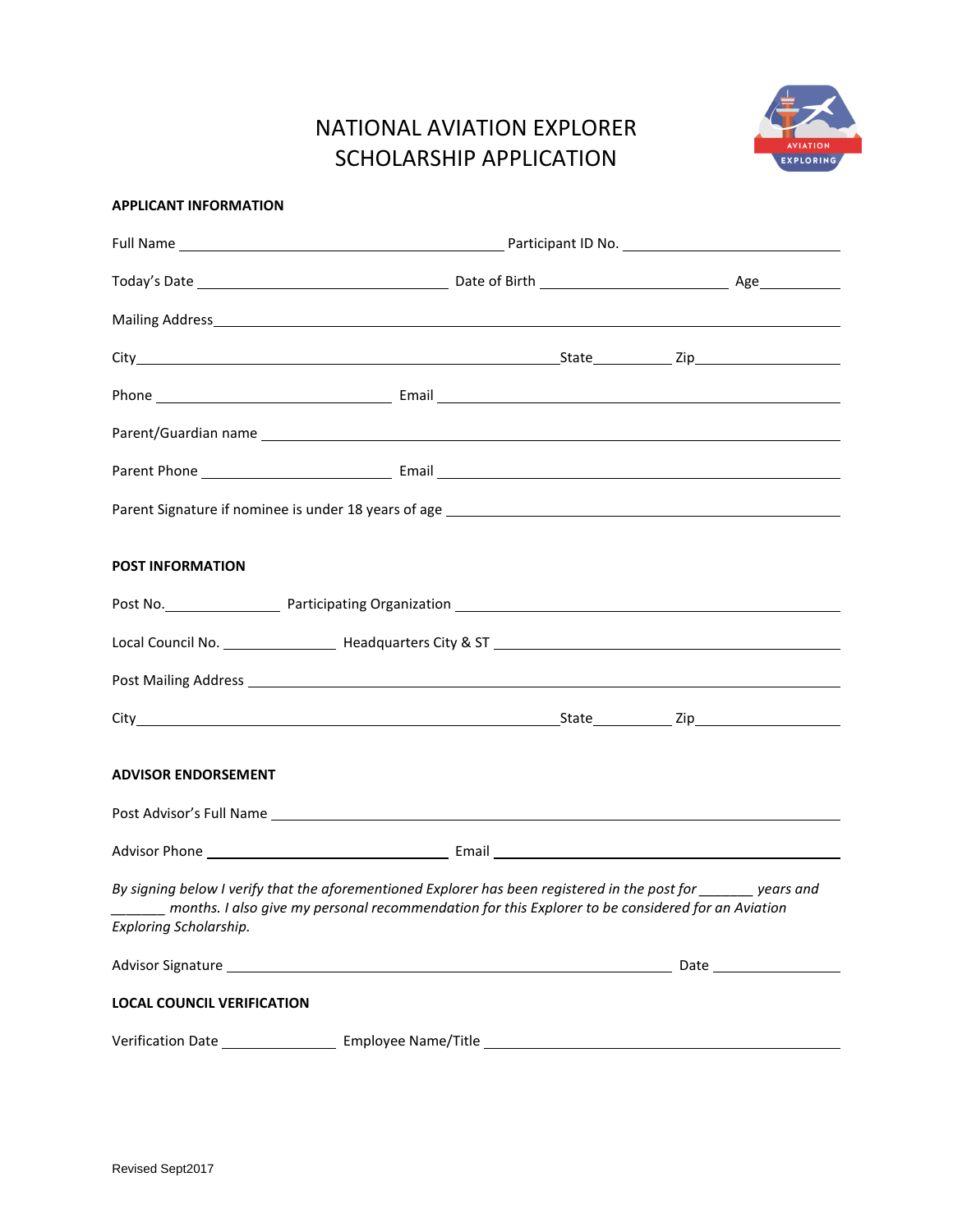## **SELECT THE SCHOLARSHIPS FOR WHICH YOU'D LIKE TO APPLY:**



Please read the scholarship criteria carefully to be sure you are eligible.

The National Aviation Exploring Committee awards individual scholarships between \$5,000 and \$10,000 annually to Aviation Explorers pursuing an interest in aviation. The intent of these scholarships is to identify and reward those individuals who best exemplify the qualities that lead to success in the aviation industry.

You may apply for as many types of scholarships as you wish. However, you are only eligible to receive one scholarship per academic year. Candidates are judged on their documentation of leadership involvement, aviation accomplishments, and recognition of achievement as well as the strength of their essay stating their educational plan for a career in aviation.

Note that there are time Limitations for receiving scholarship funds.



#### **Degree Leading to an Aviation Profession** (Scholarship value \$20,000 over 2 years)

Awarded to an Aviation Explorer accepted or attending an accredited college or university in pursuit of a degree leading to an aviation profession. Provide a copy of your high school or college transcript. Funds must be redeemed within four years of receiving the award.

#### **Avionics** (Scholarship value \$5,000)

Awarded to Aviation Explorer high school seniors or college students who plan to or are attending an accredited school in an avionics program. Funds must be redeemed within two years of receiving the award.



#### **Pilot** (Pilot Certificate) (Scholarship value \$5,000)

Awarded to an Aviation Explorer pursuing their sport or private pilot certificate (any type aircraft) and may or may not be pursuing a career in aviation. Flight training must be completed within one year. Candidates are judged on the strength of their essay stating their plan for their pilot's license, evidence of interest in learning to fly, and performance history in education and/or work, volunteerism, financial need. Funds must be redeemed within two years of receiving the award.



#### **Maintenance** (Scholarship value \$5,000)

Awarded to Aviation Explorer high school seniors or college students who plan to or are attending an accredited school in an aircraft repair program. Funds must be redeemed within two years of receiving the award.

#### **Management** (Scholarship value \$5,000)

Awarded to an Aviation Explorer student in an aviation management program (to include design, engineering, airport management, etc.) at an accredited college or university. Funds must be redeemed within two years of receiving the award.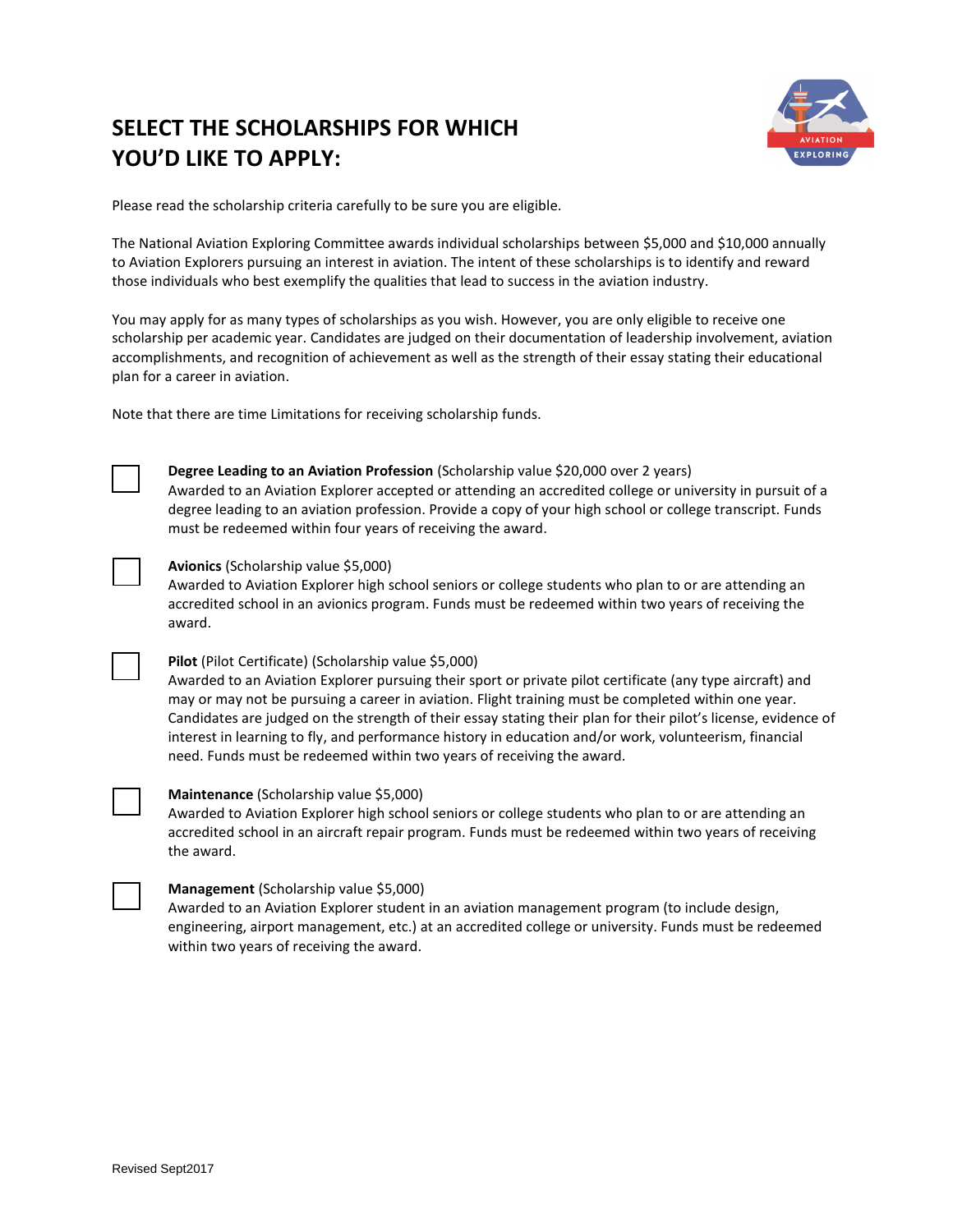## APPLICANT'S PERSONAL RECORD





1. CAREER OPPORTUNITIES EXPERIENCE Describe your aviation career goals to include how you can successfully complete the aviation career educational activity for which you are requesting the scholarship.

2. LIFE SKILLS EXPERIENCE Describe your accomplishments/involvement with aviation to include activities that provided positive social interaction.

3. CITIZENSHIP EXPERIENCE List all organizations that you were a member of during high school and college that involved them in service that adds to the quality of life. Indicate with an asterisk [\*] those in which you are now active.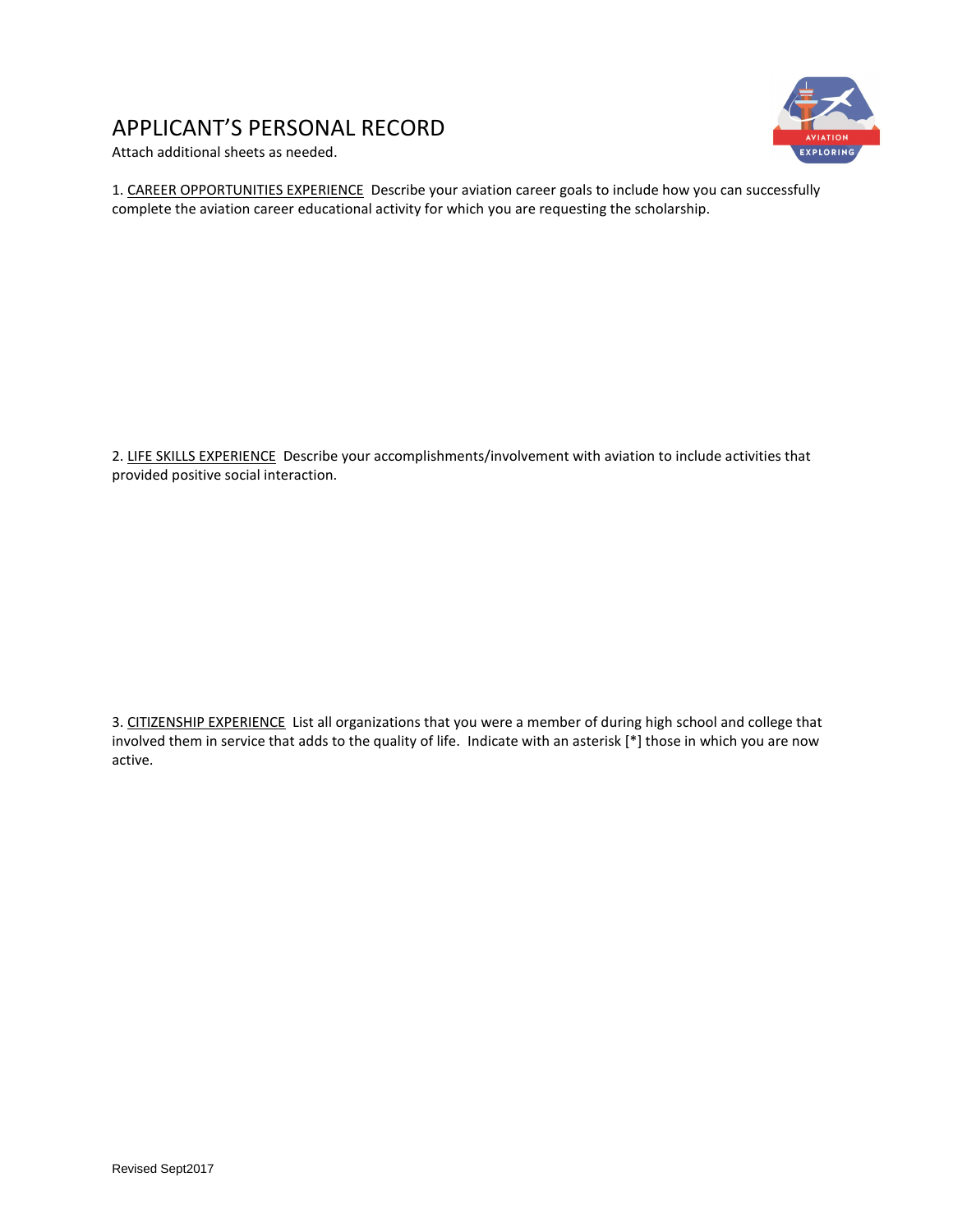4. LEADERSHIP EXPERIENCE List all leadership positions that you have held during high school and college. Indicate with an asterisk [\*] those positions now held.



5. CHARACTER EDUCATION EXPERIENCE List important achievements, awards, or recognitions that you have received; the organizations that presented them; and the year received.

6. OPTIONAL ADDITIONAL INFORMATION Provide any additional information that you feel important such as work experience, personal hardships, what you have learned from volunteer experiences, unusual financial circumstances, etc.

7. EDUCATIONAL PLAN Submit a 500 word educational plan showing how you are going to finance your goal for a career in aviation.